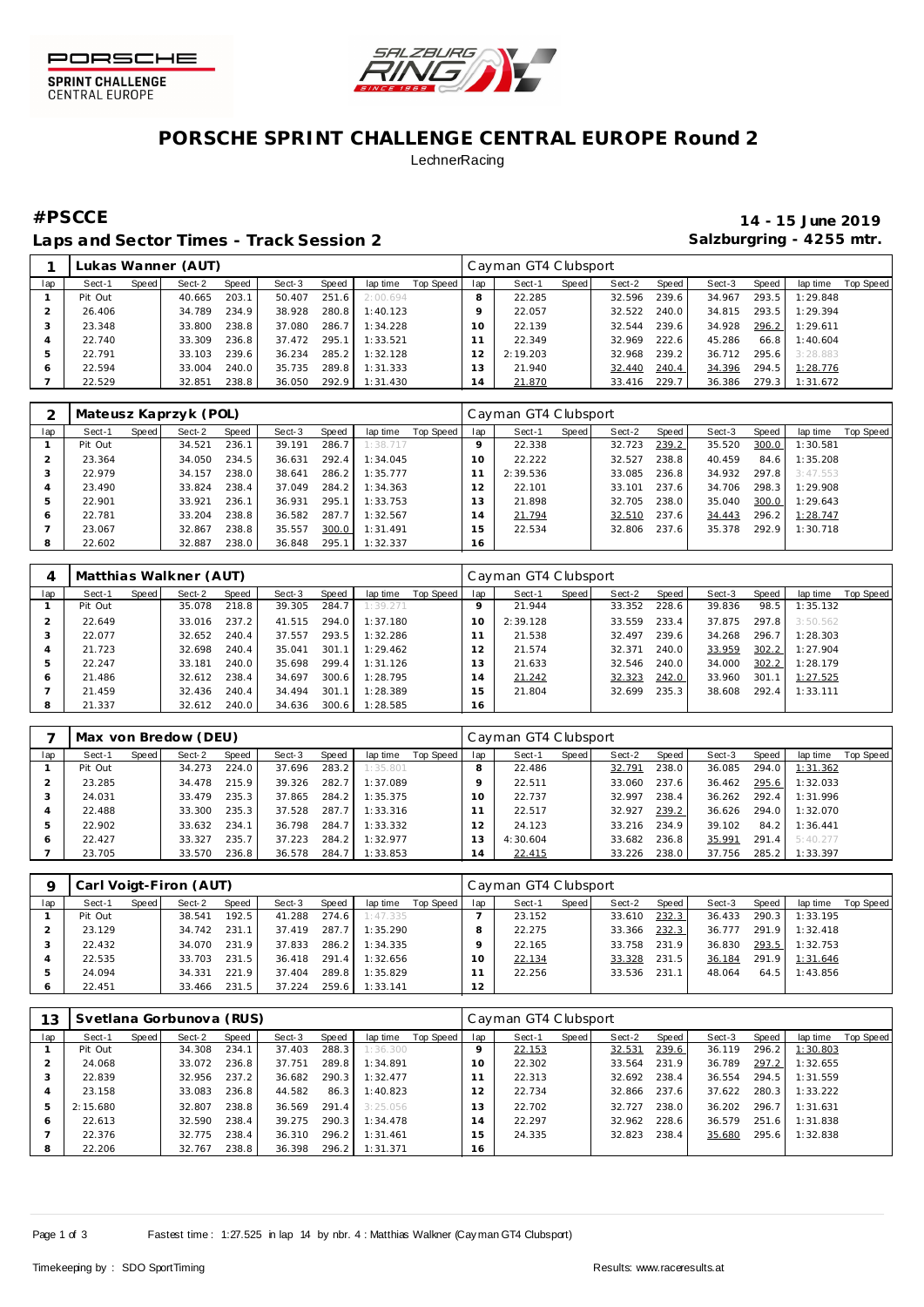



## **PORSCHE SPRINT CHALLENGE CENTRAL EUROPE Round 2 LechnerRacing**

Laps and Sector Times - Track Session 2 **Salzburgring - 4255 mtr.** Calzburgring - 4255 mtr.

**#PSCCE 14 - 15 June 2019**

|     |         |       | Markus Enzinger (DEU) |       |        |       |          |           |     | Cayman GT4 Clubsport |       |        |       |        |       |          |           |
|-----|---------|-------|-----------------------|-------|--------|-------|----------|-----------|-----|----------------------|-------|--------|-------|--------|-------|----------|-----------|
| lap | Sect-1  | Speed | Sect-2                | Speed | Sect-3 | Speed | lap time | Top Speed | lap | Sect-1               | Speed | Sect-2 | Speed | Sect-3 | Speed | lap time | Top Speed |
|     | Pit Out |       | 33.810                | 233.4 | 35.133 | 289.8 | 1:31.547 |           |     | 22.011               |       | 33.316 | 236.1 | 34.726 | 286.7 | 1:30.053 |           |
|     | 22.355  |       | 33.217                | 235.3 | 34.923 | 287.2 | 1:30.495 |           | 8   | 22.222               |       | 33.348 | 236.1 | 34.477 | 292.4 | 1:30.047 |           |
|     | 22.077  |       | 33.207                | 233.4 | 35.208 | 291.9 | 1:30.492 |           |     | 22.149               |       | 33.104 | 238.8 | 34.845 | 290.8 | 1:30.098 |           |
|     | 22.081  |       | 33.219                | 236.8 | 34.860 | 295.1 | 1:30.160 |           | 10  | 22.041               |       | 33.527 | 234.9 | 34.493 | 293.5 | 1:30.061 |           |
|     | 21.984  |       | 33.387                | 234.9 | 34.546 | 295.1 | 1:29.917 |           |     | 21.908               |       | 33.482 | 234.9 | 34.556 | 291.9 | 1:29.946 |           |
|     | 21.794  |       | 33.233                | 235.7 | 34.633 | 292.9 | 1:29.660 |           | 12  |                      |       |        |       |        |       |          |           |

|     |         |       | Nicolas Bissantz (DEU) |       |        |       |          |           |     | Cayman GT4 Clubsport |       |        |       |        |       |          |           |
|-----|---------|-------|------------------------|-------|--------|-------|----------|-----------|-----|----------------------|-------|--------|-------|--------|-------|----------|-----------|
| lap | Sect-1  | Speed | Sect-2                 | Speed | Sect-3 | Speed | lap time | Top Speed | lap | Sect-1               | Speed | Sect-2 | Speed | Sect-3 | Speed | lap time | Top Speed |
|     | Pit Out |       | 33.866                 | 233.4 | 35.304 | 288.8 | 1:32.843 |           |     | 22.430               |       | 33.461 | 234.1 | 34.911 | 291.9 | 1:30.802 |           |
|     | 22.201  |       | 34.072                 | 232.6 | 35.494 | 284.7 | 1:31.767 |           |     | 22.083               |       | 34.531 | 209.0 | 42.098 | 100.2 | 1:38.712 |           |

| 18  | José Hart (AUT) |       |        |       |        |       |          |           |     | Cayman GT4 Clubsport |       |        |       |        |       |          |           |
|-----|-----------------|-------|--------|-------|--------|-------|----------|-----------|-----|----------------------|-------|--------|-------|--------|-------|----------|-----------|
| lap | Sect-1          | Speed | Sect-2 | Speed | Sect-3 | Speed | lap time | Top Speed | lap | Sect-1               | Speed | Sect-2 | Speed | Sect-3 | Speed | lap time | Top Speed |
|     | Pit Out         |       | 36.038 | 227.8 | 39.810 | 283.2 | 1:43.184 |           |     | 22,800               |       | 33.609 | 228.9 | 39.168 | 284.7 | 1:35.577 |           |
|     | 23.345          |       | 33.984 | 228.9 | 39.235 | 287.7 | 1:36.564 |           | 10  | 23.367               |       | 33.728 | 230.8 | 36.985 | 284.7 | 1:34.080 |           |
|     | 23.565          |       | 33.854 | 231.5 | 39.507 | 268.7 | 1:36.926 |           |     | 23.466               |       | 33.939 | 231.1 | 37.106 | 286.7 | 1:34.511 |           |
|     | 24.258          |       | 33.726 | 234.1 | 37.603 | 287.7 | 1:35.587 |           | 12  | 22.778               |       | 33.774 | 230.4 | 36.927 | 288.3 | 1:33.479 |           |
| ь   | 23.209          |       | 33.742 | 233.0 | 37.798 | 294.0 | 1:34.749 |           | 3   | 22.807               |       | 33.471 | 233.8 | 36.439 | 287.2 | 1:32.717 |           |
| O   | 22.896          |       | 33.583 | 233.8 | 38.107 | 284.2 | 1:34.586 |           | 14  | 24.061               |       | 34.170 | 231.9 | 36.651 | 292.9 | 1:34.882 |           |
|     | 23.543          |       | 33.659 | 230.8 | 40.545 | 241.4 | 1:37.747 |           | 5   | 22.418               |       | 33.349 | 232.3 | 36.183 | 288.8 | 1:31.950 |           |
| 8   | 24.216          |       | 33.538 | 231.1 | 37.046 | 289.3 | 1:34.800 |           | 16  | 22.716               |       | 33.093 | 232.6 | 35.817 | 292.9 | 1:31.626 |           |

| 26  |         |       | Arne Hoffmeister (AUT) |       |        |       |          |           |          | Cayman GT4 Clubsport |       |        |       |        |       |          |           |
|-----|---------|-------|------------------------|-------|--------|-------|----------|-----------|----------|----------------------|-------|--------|-------|--------|-------|----------|-----------|
| lap | Sect-1  | Speed | Sect-2                 | Speed | Sect-3 | Speed | lap time | Top Speed | lap      | Sect-1               | Speed | Sect-2 | Speed | Sect-3 | Speed | lap time | Top Speed |
|     | Pit Out |       | 34.616                 | 237.2 | 36.893 | 293.5 | 1:37.108 |           |          | 2:28.677             |       | 32.997 | 238.4 | 34.193 | 301.7 | 3:35.867 |           |
|     | 22.303  |       | 33.073                 | 237.6 | 36.372 | 291.9 | 1:31.748 |           |          | 21.555               |       | 32.610 | 240.0 | 34.252 | 300.0 | 1:28.417 |           |
|     | 22.360  |       | 33.706                 | 236.5 | 35.459 | 297.8 | 1:31.525 |           |          | 22.046               |       | 32.683 | 240.4 | 35.192 | 297.2 | 1:29.921 |           |
|     | 21.609  |       | 32.597                 | 238.4 | 34.165 | 298.3 | 1:28.371 |           | $\Omega$ | 21.680               |       | 32.680 | 238.8 | 34.370 | 296.7 | 1:28.730 |           |
| 5   | 21.521  |       | 32.547                 | 238.4 | 34.119 | 299.4 | 1:28.187 |           |          | 21.624               |       | 32.672 | 238.8 | 40.595 | 78.0  | 1:34.891 |           |
| O   | 21.522  |       | 32.648                 | 238.4 | 37.745 | 109.1 | 1:31.915 |           | 12       |                      |       |        |       |        |       |          |           |

| 26  | Markus Sattler (DEU) |       |        |       |        |       |                |           |     | Cayman GT4 Clubsport |         |        |       |        |       |          |           |
|-----|----------------------|-------|--------|-------|--------|-------|----------------|-----------|-----|----------------------|---------|--------|-------|--------|-------|----------|-----------|
| lap | Sect-1               | Speed | Sect-2 | Speed | Sect-3 | Speed | lap time       | Top Speed | lan | Sect-1               | Speed I | Sect-2 | Speed | Sect-3 | Speed | lap time | Top Speed |
|     | Pit Out              |       | 33.307 | 234.9 | 35.325 | 289.8 | 1:30.986       |           |     | 21.789               |         | 32.997 | 237.2 | 35.140 | 294.0 | 1:29.926 |           |
|     | 21.917               |       | 33.136 | 236.5 | 35.241 |       | 292.4 1:30.294 |           |     |                      |         |        |       |        |       |          |           |

| 28  | Georg Zoltan (AUT) |       |        |       |        |       |          |           |     | Cayman GT4 Clubsport |       |        |       |        |       |          |           |
|-----|--------------------|-------|--------|-------|--------|-------|----------|-----------|-----|----------------------|-------|--------|-------|--------|-------|----------|-----------|
| lap | Sect-1             | Speed | Sect-2 | Speed | Sect-3 | Speed | lap time | Top Speed | lap | Sect-1               | Speed | Sect-2 | Speed | Sect-3 | Speed | lap time | Top Speed |
|     | Pit Out            |       | 33.351 | 233.4 | 38.357 | 284.7 | 1:35.224 |           |     | 22.527               |       | 33.104 | 233.4 | 36.868 | 294.5 | 1:32.499 |           |
|     | 22.704             |       | 33.488 | 232.3 | 38.699 | 286.7 | 1:34.891 |           | 10  | 22.275               |       | 32.881 | 236.5 | 36.576 | 294.5 | 1:31.732 |           |
|     | 22.788             |       | 33.623 | 233.8 | 38.425 | 290.8 | 1:34.836 |           |     | 22.194               |       | 33.105 | 237.2 | 37.076 | 291.9 | 1:32.375 |           |
| 4   | 23.186             |       | 33.369 | 232.6 | 37.566 | 288.8 | 1:34.121 |           | 12  | 24.533               |       | 33.856 | 231.1 | 42.048 | 81.0  | 1:40.437 |           |
| 5   | 22.508             |       | 33.299 | 236.8 | 37.169 | 291.4 | 1:32.976 |           | Ε.  | 1:47.695             |       | 34.492 | 214.3 | 38.843 | 284.2 | 3:01.030 |           |
| O   | 22.402             |       | 33.219 | 236.5 | 37.520 | 291.4 | 1:33.141 |           | 14  | 22.645               |       | 33.273 | 234.9 | 36.573 | 292.4 | 1:32.491 |           |
|     | 22.409             |       | 33.233 | 234.9 | 37.080 | 292.9 | 1:32.722 |           | 15  | 22.217               |       | 32.970 | 234.5 | 36.410 | 294.5 | 1:31.597 |           |
| 8   | 22.845             |       | 33.015 | 234.9 | 36.472 | 293.5 | 1:32.332 |           | 16  | 22.167               |       | 32.966 | 236.5 | 36.574 | 295.1 | 1:31.707 |           |

|     | Robert Sulma (NLD) |       |        |       |        |       |          |           |     | Cayman GT4 Clubsport |       |        |       |        |       |          |           |  |  |
|-----|--------------------|-------|--------|-------|--------|-------|----------|-----------|-----|----------------------|-------|--------|-------|--------|-------|----------|-----------|--|--|
| lap | Sect-1             | Speed | Sect-2 | Speed | Sect-3 | Speed | lap time | Top Speed | lap | Sect-1               | Speed | Sect-2 | Speed | Sect-3 | Speed | lap time | Top Speed |  |  |
|     | Pit Out            |       | 34.638 | 225.4 | 37.758 | 285.7 | 1:37.005 |           |     | 22.070               |       | 33.465 | 234.5 | 35.668 | 290.3 | 1:31.203 |           |  |  |
|     | 22.471             |       | 33.920 | 231.5 | 36.015 | 289.8 | 1:32.406 |           |     | 22.065               |       | 33.700 | 234.1 | 35.583 | 291.9 | 1:31.348 |           |  |  |
|     | 22.619             |       | 33.908 | 233.8 | 42.029 | 91.6  | 1:38.556 |           |     | 22.215               |       | 33.621 | 232.6 | 35.683 | 291.9 | 1:31.519 |           |  |  |
|     | 4:45.221           |       | 34.569 | 214.0 | 38.572 | 288.8 | 5:58.362 |           |     | 21.940               |       | 33.362 | 235.3 | 34.781 | 291.4 | 1:30.083 |           |  |  |
|     | 22.088             |       | 33.388 | 234.1 | 36.053 | 290.3 | 1:31.529 |           |     | 22.100               |       | 33.501 | 234.5 | 35.320 | 285.2 | 1:30.921 |           |  |  |
|     | 22.362             |       | 33.551 | 233.4 | 35.402 | 292.4 | 1:31.315 |           |     | 29.416               |       | 34.646 | 233.8 | 38.072 | 85.2  | 1:42.134 |           |  |  |

| 80  | [homas Edl (AUT) |       |        |       |        |       |                |           |     | Cayman GT4 Clubsport |       |        |       |        |       |          |           |  |  |
|-----|------------------|-------|--------|-------|--------|-------|----------------|-----------|-----|----------------------|-------|--------|-------|--------|-------|----------|-----------|--|--|
| lap | Sect-1           | Speed | Sect-2 | Speed | Sect-3 | Speed | lap time       | Top Speed | lap | Sect-1               | Speed | Sect-2 | Speed | Sect-3 | Speed | lap time | Top Speed |  |  |
|     | Pit Out          |       | 34.431 | 230.4 | 37.049 | 291.9 | 1:35.489       |           |     | 22.135               |       | 33.110 | 227.8 | 36.009 | 290.3 | 1:31.254 |           |  |  |
|     | 22.393           |       | 33.786 | 234.5 | 36.600 |       | 294.0 1:32.779 |           |     | 22.642               |       | 34.638 | 218.5 | 43.245 | 93.2  | 1:40.525 |           |  |  |

Page 2 of 3 Fastest time : 1:27.525 in lap 14 by nbr. 4 : Matthias Walkner (Cay man GT4 Clubsport)